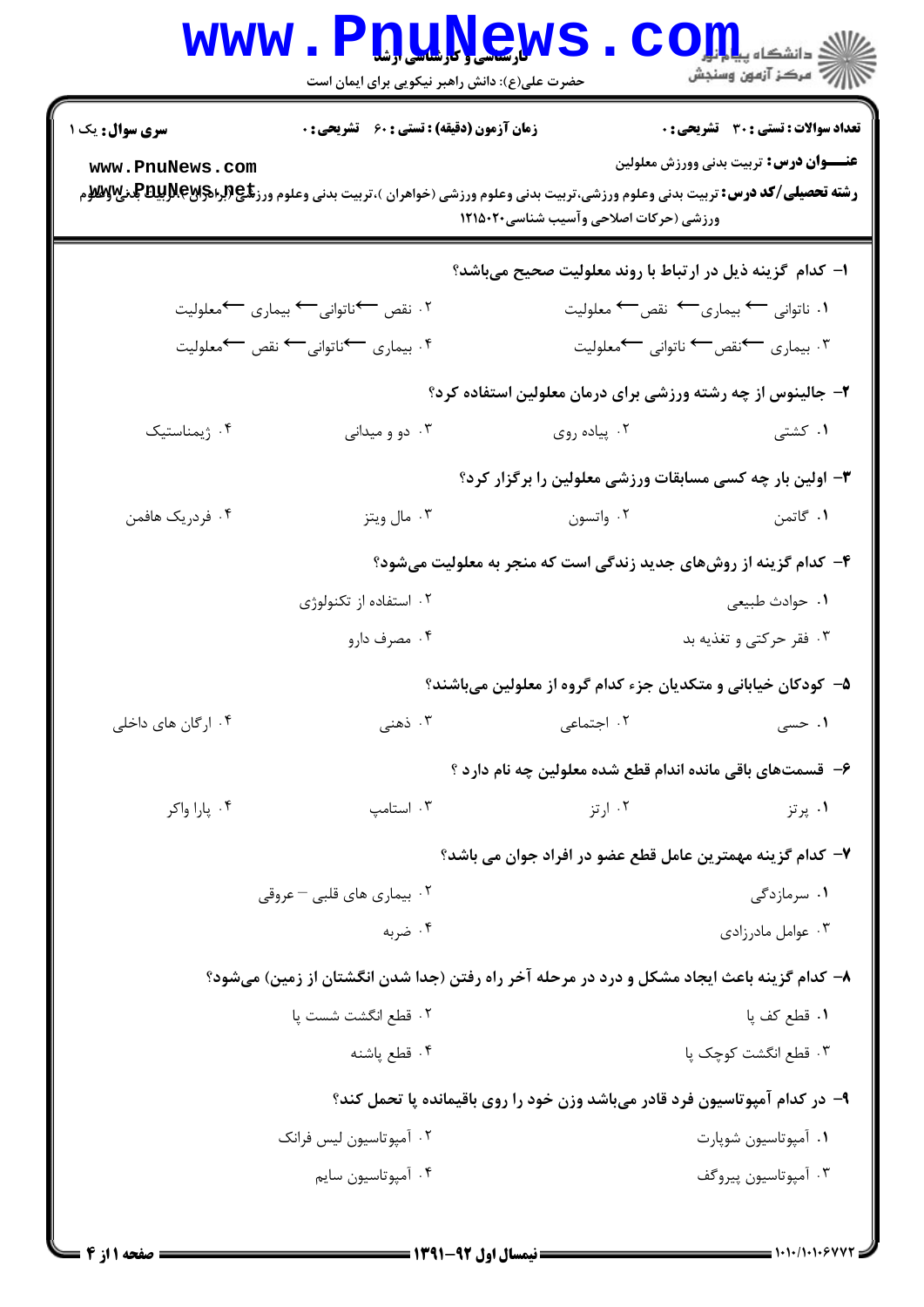| <b>سری سوال : ۱ یک</b> | <b>زمان آزمون (دقیقه) : تستی : 60 ٪ تشریحی : 0</b>                                                                                                   |                                               | <b>تعداد سوالات : تستی : 30 ٪ تشریحی : 0</b>                                   |
|------------------------|------------------------------------------------------------------------------------------------------------------------------------------------------|-----------------------------------------------|--------------------------------------------------------------------------------|
| www.PnuNews.com        | <b>رشته تحصیلی/کد درس:</b> تربیت بدنی وعلوم ورزشی،تربیت بدنی وعلوم ورزشی (خواهران )،تربیت بدنی وعلوم ورز <b>شگی(ببراپویلپولالپویلوی بو</b> لایی بازی | ورزشی (حرکات اصلاحی وآسیب شناسی۲۰۵۰۲۰ ۱۲۱۵۰۲۰ | <b>عنـــوان درس:</b> تربیت بدنی وورزش معلولین                                  |
|                        |                                                                                                                                                      |                                               | ∙۱- کدام آمپوتاسیون قطع کلیه استخوانهای مچ و پا را شامل میگردد؟                |
|                        | ۰۲ آمپوتاسیون پیروگف                                                                                                                                 |                                               | ٠١ أمپوتاسيون سايم                                                             |
|                        | ۰۴ آمپوتاسیون شوپارت                                                                                                                                 |                                               | ۰۳ آمپوتاسیون لیس فرانک                                                        |
|                        |                                                                                                                                                      |                                               | 11- تورم مفصل ها بر اثر عوامل مختلف چه نام دارد؟                               |
| ۰۴ آرتریت              | ۰۳ دفورمیتی                                                                                                                                          | ۰۲ آمپوته                                     | ۰۱ تروما                                                                       |
|                        |                                                                                                                                                      |                                               | <b>۱۲</b> - تقریباً چند درصد از کارایی دست بر عهده انگشت شست میباشد؟           |
| ۰.۴ درصد               | ۰۰ . ۶۰ درصد                                                                                                                                         | ۰۲ درصد                                       | ۰۱ ۲۰ درصد                                                                     |
|                        | ۱۳- معلولین تتراپلژیک (فلج دست ها و پاها و تنه) از کدام قسمت نخاع دچار ضایعه شده اند؟                                                                |                                               |                                                                                |
|                        | ۰۲ مهرههای ۳ تا ۷ گردنی                                                                                                                              | ۰۱ مهرههای ۱ تا ۳ گردنی                       |                                                                                |
|                        | ۰۴ سطح کمری                                                                                                                                          |                                               | ۰۳ سطح فوقانی مهرههای پشتی                                                     |
|                        |                                                                                                                                                      |                                               | ۱۴– معلولین کدام ضایعه نخاعی روی مثانه یا روده کنترل ندارند؟                   |
| $C2 - C3$ $.5$         | $L3 - L4$ $\cdot$ $\cdot$                                                                                                                            | T9-T10 Y                                      | S1-S5 .1                                                                       |
|                        |                                                                                                                                                      |                                               | ۱۵– پرجمعیتترین رشته ورزشی افراد ضایعه نخاعی کدام گزینه می باشد؟               |
| ۰۴ فوتبال              | ۰۳ شنا                                                                                                                                               | ۰۲ گلبال                                      | ۰۱ بسکتبال با ویلچر                                                            |
|                        |                                                                                                                                                      |                                               | ۱۶– عامل مولد ویروس پولیومیلیت (فلج اطفال) از چه طریقی وارد بدن میشود؟         |
| ۰۴ سرنگ آلوده          | ۰۳ دستگاه گوارش                                                                                                                                      | ۰۲ تنفس                                       | ۰۱ خون                                                                         |
|                        |                                                                                                                                                      |                                               | ۱۷– کدام مرحله از بیماری فلج اطفال علائمی شبیه به آنفولانزا دارد؟              |
| ۰۴ مرحله بهبودی        | ۰۳ مرحله فلجي                                                                                                                                        | ۰۲ مرحله شروع                                 | ۰۱ مرحله کمون                                                                  |
|                        |                                                                                                                                                      |                                               | <b>۱۸- کدام مورد ذیل بیشترین علت بیماری CP (فلج مغزی)، بعد از تولد میباشد؟</b> |
|                        | ۰۲ کاهش فشار و حمله هیستریک مادر قبل از زایمان                                                                                                       |                                               | ۰۱ بیماری دیابت مادر                                                           |
|                        | ۰۴ يرقان دوران نوزادي                                                                                                                                |                                               | ۰۳ طولانی شدن زایمان و یا ضربه حین زایمان                                      |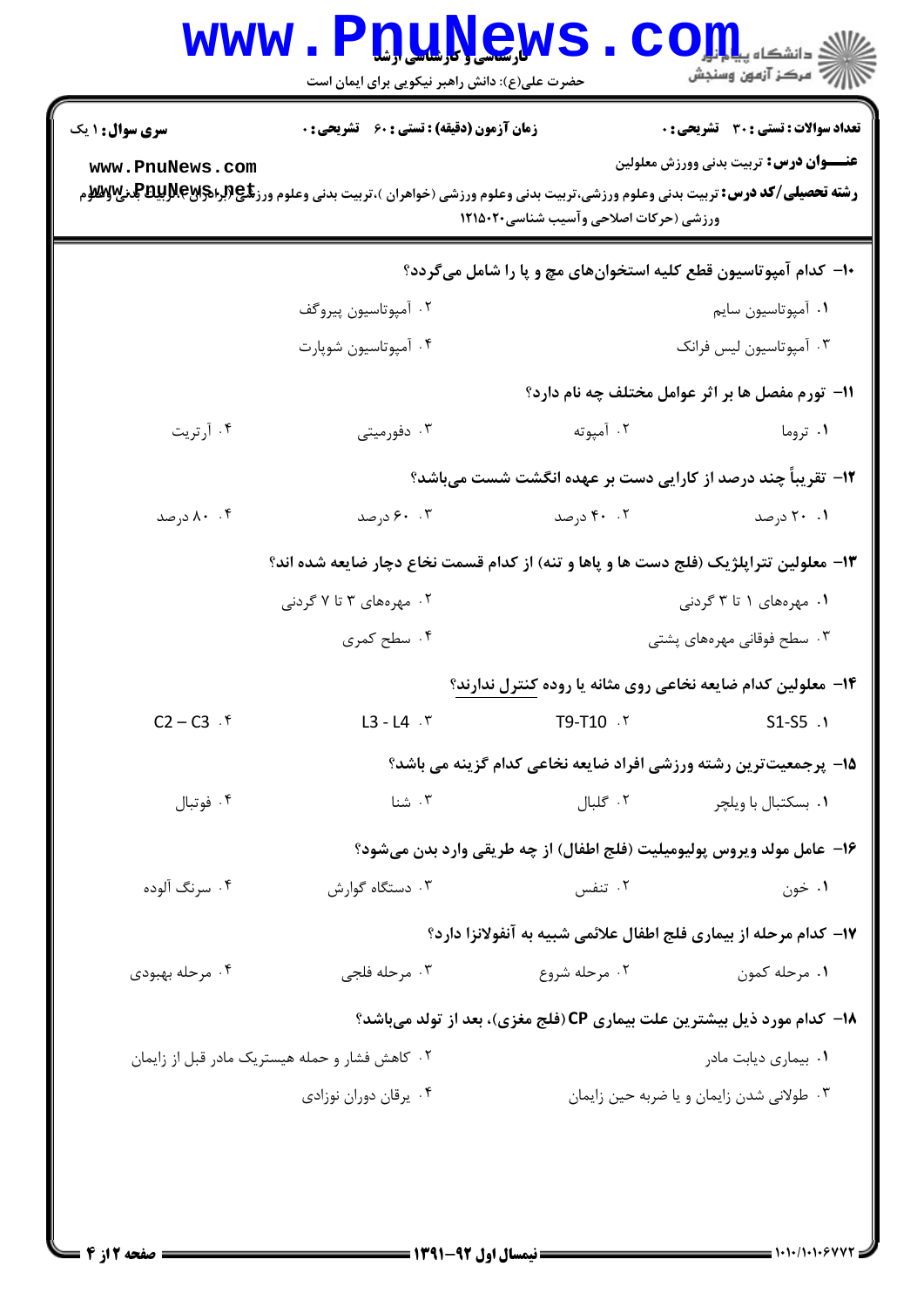| <b>WWW</b>                                                               | حضرت علی(ع): دانش راهبر نیکویی برای ایمان است      | <b>DTIVE'M2</b>                             | ي<br>چ دانشکاه پ <b>یا با پ</b><br><i>الل</i> آ 'مرڪز آزمون وسنڊش                                                                                                                                                                                                                            |  |  |  |
|--------------------------------------------------------------------------|----------------------------------------------------|---------------------------------------------|----------------------------------------------------------------------------------------------------------------------------------------------------------------------------------------------------------------------------------------------------------------------------------------------|--|--|--|
| <b>سری سوال :</b> ۱ یک                                                   | <b>زمان آزمون (دقیقه) : تستی : 60 ٪ تشریحی : 0</b> |                                             | تعداد سوالات : تستي : 30 ٪ تشريحي : 0                                                                                                                                                                                                                                                        |  |  |  |
| www.PnuNews.com                                                          |                                                    |                                             | <b>عنـــوان درس:</b> تربیت بدنی وورزش معلولین<br><b>رشته تحصیلی/کد درس:</b> تربیت بدنی وعلوم ورزشی،تربیت بدنی وعلوم ورزشی (خواهران )،تربیت بدنی وعلوم ورز <b>شگی(لپالیل بالله به تابع به میلان</b><br>می این اسلام اسلام اسلام اسلام اسلام اسلام اسلام اسلام اسلام اسلام اسلام اسلام اسلام ا |  |  |  |
|                                                                          |                                                    | ورزشی (حرکات اصلاحی وآسیب شناسی۲۰۲۰ ۱۲۱۵۰۲۰ |                                                                                                                                                                                                                                                                                              |  |  |  |
| ۱۹- در معلولین تریپلژی کدام قسمت های بدن دچار فلج میباشد؟                |                                                    |                                             |                                                                                                                                                                                                                                                                                              |  |  |  |
|                                                                          | ۰۲ پاها                                            |                                             | ۰۱ یک اندام                                                                                                                                                                                                                                                                                  |  |  |  |
|                                                                          | ۰۴ چهار اندام                                      |                                             | ۰۳ سه اندام (پاها و یک دست)                                                                                                                                                                                                                                                                  |  |  |  |
|                                                                          |                                                    |                                             | +۲- کدام ضایعه شروعی ناگهانی دارد و عملکرد نیمی از بدن را از بین خواهد برد؟                                                                                                                                                                                                                  |  |  |  |
| ۰۴ ليتل (C.P)                                                            | ۰۳ سکته مغزی (C.V.A)                               | ۰۲ آرتریت روماترید                          | ۰۱ مايلومنينگوسل                                                                                                                                                                                                                                                                             |  |  |  |
|                                                                          |                                                    |                                             | <b>۲۱</b> - کدام بیماری در مناطق سردسیر شیوع دارد و با درد چشم و تار شدن دید شروع میشود؟                                                                                                                                                                                                     |  |  |  |
|                                                                          | C.P . ۲ (فلج مغزي)                                 |                                             | M.S . ۱ (مولتيپل اسكلروز)                                                                                                                                                                                                                                                                    |  |  |  |
|                                                                          | C.V.A ۰۴ (سكته مغزى)                               |                                             | ۰۳ اسپینا بیفیدا                                                                                                                                                                                                                                                                             |  |  |  |
|                                                                          |                                                    |                                             | ۲۲- افرادی که پس از زبان آموزی و صحبت کردن دچار اختلال شنوایی میشوند، این اختلال چه نامیده میشود؟                                                                                                                                                                                            |  |  |  |
|                                                                          | ۰۲ ناشنوایی پست لینگوال                            |                                             | ۰۱ ناشنوایی حاد                                                                                                                                                                                                                                                                              |  |  |  |
|                                                                          | ۰۴ ناشنوایی پری لینگوال                            |                                             | ۰۳ ناشنوایی خفیف                                                                                                                                                                                                                                                                             |  |  |  |
| ۲۳− کودکان عقب مانده ذهنی با بهره هوشی J5-50 (IQ )جزء کدام دسته میباشند؟ |                                                    |                                             |                                                                                                                                                                                                                                                                                              |  |  |  |
| ۰۴ ایزوله                                                                |                                                    | ۰۲ تربیتپذیر مستسلم ۲۰ حمایتپذیر            | ۰۱ آموزشپذیر                                                                                                                                                                                                                                                                                 |  |  |  |
|                                                                          |                                                    |                                             | ۲۴- برای کودکان عقب مانده ذهنی با بهره هوشی کمتر از ۳۰ (سی)، کدام گزینه توصیه شده است؟                                                                                                                                                                                                       |  |  |  |
|                                                                          | ۰۲ فعالیت انفرادی با یک مربی کارآزموده             |                                             | ۰۱ فعالیت در گروههای کوچک                                                                                                                                                                                                                                                                    |  |  |  |
|                                                                          | ۰۴ فعالیت در جمعیتهای متوسط                        |                                             | ۰۳ فعالیت آزادانه مثل کودکان سالم                                                                                                                                                                                                                                                            |  |  |  |
|                                                                          |                                                    |                                             | ۲۵- در کدام رشته ورزشی ذیل همه گروههای ناتوان میتوانند شرکت کنند؟                                                                                                                                                                                                                            |  |  |  |
| ۰۴ اسب سواری                                                             | ۰۳ بسکتبال با ویلچر                                | ۰۲ گلبال                                    | ۰۱ تنیس روی میز                                                                                                                                                                                                                                                                              |  |  |  |
|                                                                          |                                                    |                                             | ۲۶– شایع ترین علت تجویز ار تز در کودکان چیست؟                                                                                                                                                                                                                                                |  |  |  |
|                                                                          | ۰۲ بهبود عملکرد                                    |                                             | ۰۱ کم کردن فشار عمودی                                                                                                                                                                                                                                                                        |  |  |  |
|                                                                          | ۰۴ جلوگیری از ایجاد دفورمیتی                       |                                             | ۰۳ بی حرکتی                                                                                                                                                                                                                                                                                  |  |  |  |
| 77- کدام گزینه بهعنوان یک پروتز بکار می رود؟                             |                                                    |                                             |                                                                                                                                                                                                                                                                                              |  |  |  |
| ۰۴ پای مصنوعی                                                            | ۰۳ وسایل کمک تنفسی                                 | ۰۲ عصا                                      | ۰۱ مندلی چرخدار                                                                                                                                                                                                                                                                              |  |  |  |
|                                                                          |                                                    |                                             |                                                                                                                                                                                                                                                                                              |  |  |  |